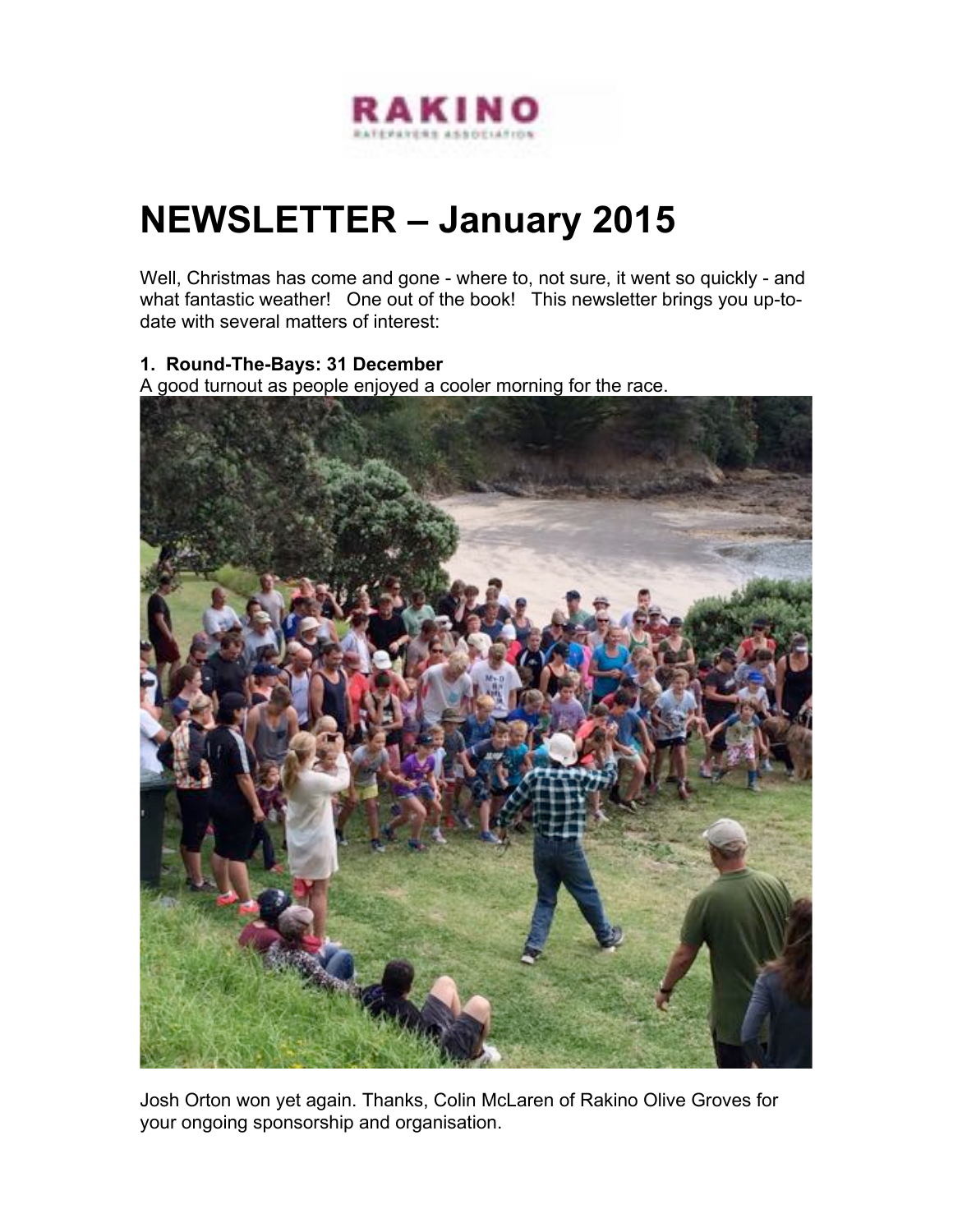## **2. Dragon Boat Races: 1st January**

The annual Dragon Boat Race took place at Home Bay,



Whilst the buoy didn't appear to be very distant, we assure everyone it really was a struggle to paddle that distance against a strong breeze and tide.

Thanks to Wayne Whitaker of RRA Committee who organised the event and, of course, to an absent Grumpy who built the Boats (and had to rebuild the boats' trailer) which collapsed on its return to base! Also to all others who helped on the day.

#### **3. Fire Equipment Maintenance**

The Council's Rural Fire people came out just before Christmas to service all the Firelords.

#### **4. Fire Training**

20 people gave up a holiday afternoon to attend Fire Training provided by Auckland Council's Rural Fire Service and everyone learned something. Participants' commented: "Everyone on the island should attend this course".

For those who missed this Course, a repeat is being offered. Please let Rory Renwick know by return email: Rory.Renwick@aucklandcouncil.govt.nz that you'd like to attend and do please cc Jude MacLachlan, RRA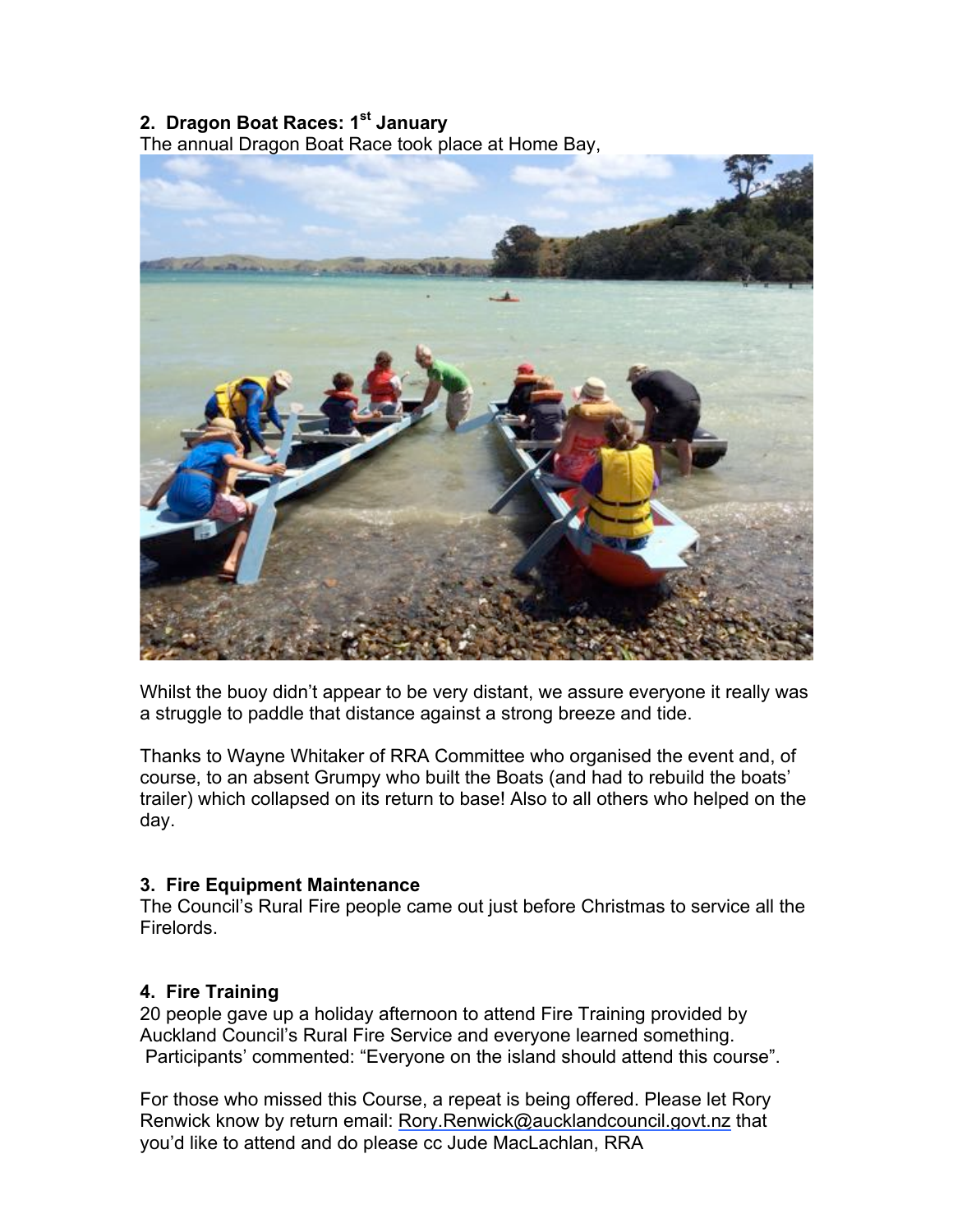Secretary garyandjude@orcon.net.nz so RRA knows who's signed up. This course [#3285: Protect personal safety at vegetation fires] will be run again on Thursday 12 Feb from 5pm to 9pm-ish at the Warkworth DOC Office 28 Baxter St, Warkworth. There's no cost, other than your travel to get there.

For those who have been through this initial training and are seeking to extend their skills further, other courses coming up on 14/15 February, 8am to 5pm at the Warkworth DOC Office 28 Baxter St, Warkworth are:

- 3286, 3287, (Wet and dry fire-fighting)
- 3270, 21417 and 20386 (Operation of portable pumps)
- 14555 (Defensive external control of structure fires)
- 3271 (Extinguishers).

All are recommended as in-depth training. Each has a pre-course workbook as required pre-reading. Again, let Rory Renwick know by return

email: Rory.Renwick@aucklandcouncil.govt.nz which you'd like to attend and again, please cc Jude MacLachlan . garyandjude@orcon.net.nz. Rory will make all further arrangements, including the provision of equipment. Please supply him with your size and height so he can arrange appropriate garments for your use on the course.

### **5. RULES RE FIRE**

The Rules re Fire on Rakino are straight-forward. Everyone should know them. Please print the attached PDF and place in a prominent place in your bach:

**THERE IS A TOTAL FIRE BAN ON RAKINO, unless you have a Fire Permit. If a Fire is discovered:**

- **Step 1. Dial 111. Ask for 'FIRE'. Give location as "at suchand-such a place" on Rakino Island, Hauraki Gulf.**
- **Step 2. Text Dylan Hinchey, our resident Fire Officer on 027 555 1590.** He will (shortly be able to) issue a mass text-alert to all who have undertaken basic firetraining to seek their assistance whilst waiting for mainland crews.
- **Step 3. Activate the Alarm-bell outside the Oceanview Rd Phonebox to alert residents.**